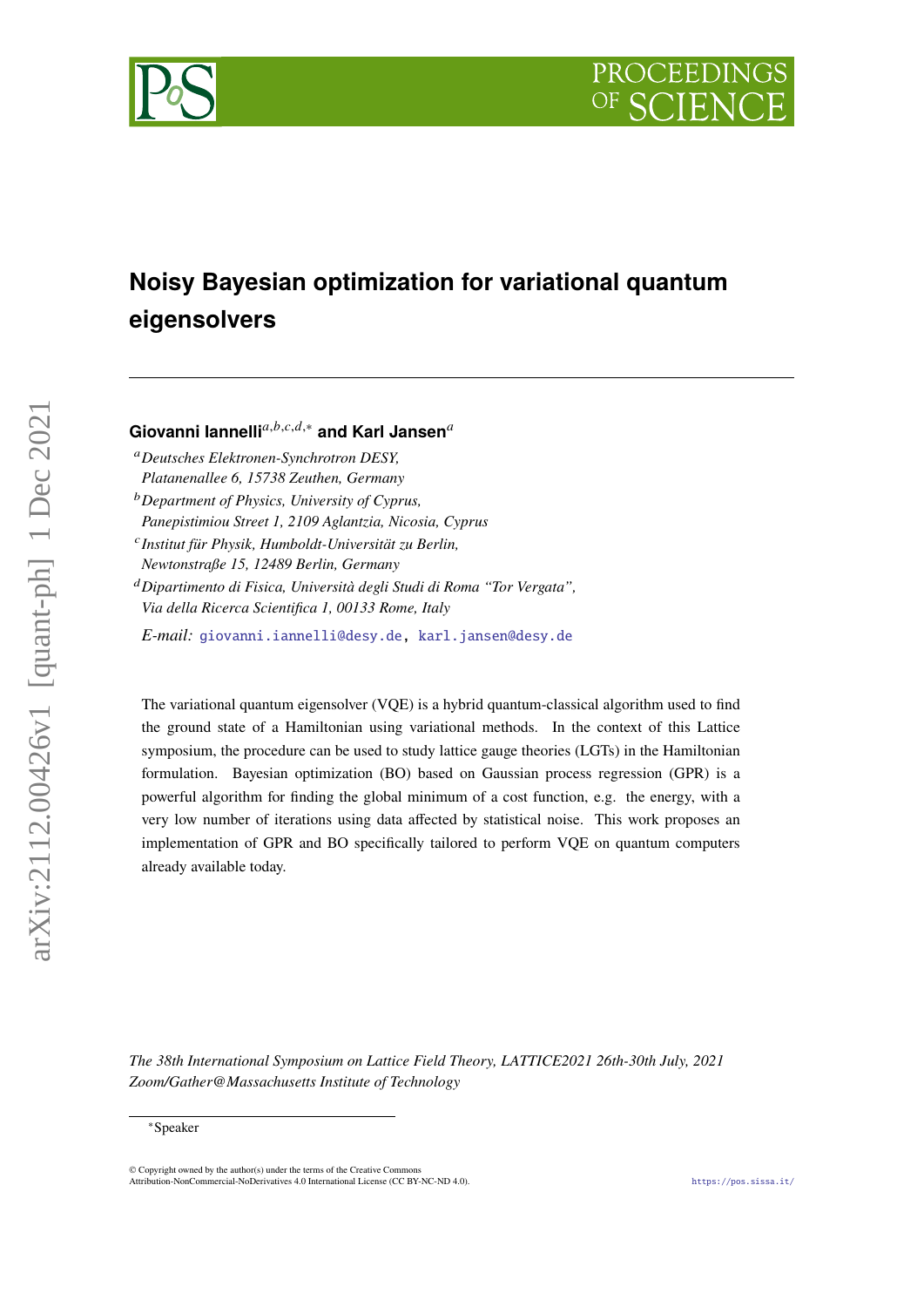# **1. Introduction**

Quantum algorithms have the potential to be exponentially quicker than classical alternatives in many noteworthy scientific applications. Examples are quantum machine learning [\[1\]](#page-10-0), quantum chemistry [\[2\]](#page-10-1), and many others [\[3\]](#page-10-2). Unfortunately, many of these applications are not yet implementable on current noisy intermediate-scale quantum (NISQ) computers [\[4\]](#page-10-3) and need to wait until noise sources can be suppressed down to a threshold that makes quantum computers usable in practice or to even build fault-tolerant quantum computers [\[5\]](#page-10-4).

However, many interesting problems of LGTs can already be studied with NISQ devices [\[6\]](#page-10-5). In particular, if LGTs are studied in their Hamiltonian formulation, quantum algorithms do not generally suffer from the sign problem [\[7,](#page-10-6) [8\]](#page-10-7). An important ready-to-use algorithm is the variational quantum eigensolver (VQE) [\[9\]](#page-10-8), which is a hybrid quantum-classical algorithm for finding the ground (and excited) state of a given Hamiltonian  $H$  using the variational principle. The *quantum part* of VQE deals with measuring the expectation value of the Hamiltonian, i.e. the energy, in a given multi-qubit state, while the *classical part* consists of searching among a family of multi-qubit states generated by a parametrized quantum circuit to find the state that minimizes the energy.

The algorithm proposed in this proceedings is a classical optimizer that aims to find a good approximation of the ground state reducing as much as possible the number of energy measurements. The approach chosen here is known as Bayesian global optimization. Its first application dates back in the 60s [\[10\]](#page-10-9), while its modern implementations are based on a more recent work [\[11\]](#page-10-10). The backbone of this method is Gaussian process regression (GPR), which is an interpolation method based on Bayesian inference of Gaussian processes. It allows us to create predictive models of black-box functions using a limited amount of (noisy) data. At each optimization iteration, this model is used to determine a set of parameters presumably close to the global minimum point. This step is performed following a procedure called acquisition function optimization.

The algorithm proposed here to optimize the energy differs from the other alternatives commonly used in VQE as it uses not only the estimated values of the energy, but also the values of their statistical errors. The motivation is to lower the number of quantum measurements at each step: the procedure is well defined even for imprecise energy measurements as long as their errors is approximately Gaussian due to the central limit theorem. Results of this algorithm are compared to other commonly chosen alternatives using simulators of noisy devices.

#### **2. Quantum expectation estimation**

Given a Hamiltonian  $H$ , it first needs to be written as a polynomial of sigma matrices:

<span id="page-1-0"></span>
$$
H = \sum_{i\gamma} h_{\gamma}^{i} \sigma_{\gamma}^{i} + \sum_{i j \gamma \delta} h_{\gamma \delta}^{i j} \sigma_{\gamma}^{i} \otimes \sigma_{\delta}^{j} + \dots
$$
 (1)

where the hs are real parameters, Latin indices identify the qubit on which sigma matrices are acting, and Greek indices the sigma matrices coordinates. The quantum expectation estimation (QEE) algorithm [\[9\]](#page-10-8) computes the expectation value of the energy  $E_{\psi} = \langle \psi | \mathcal{H} | \psi \rangle$  for any input multi-qubit state  $|\psi\rangle$  with a possible quantum advantage with respect to equivalent classical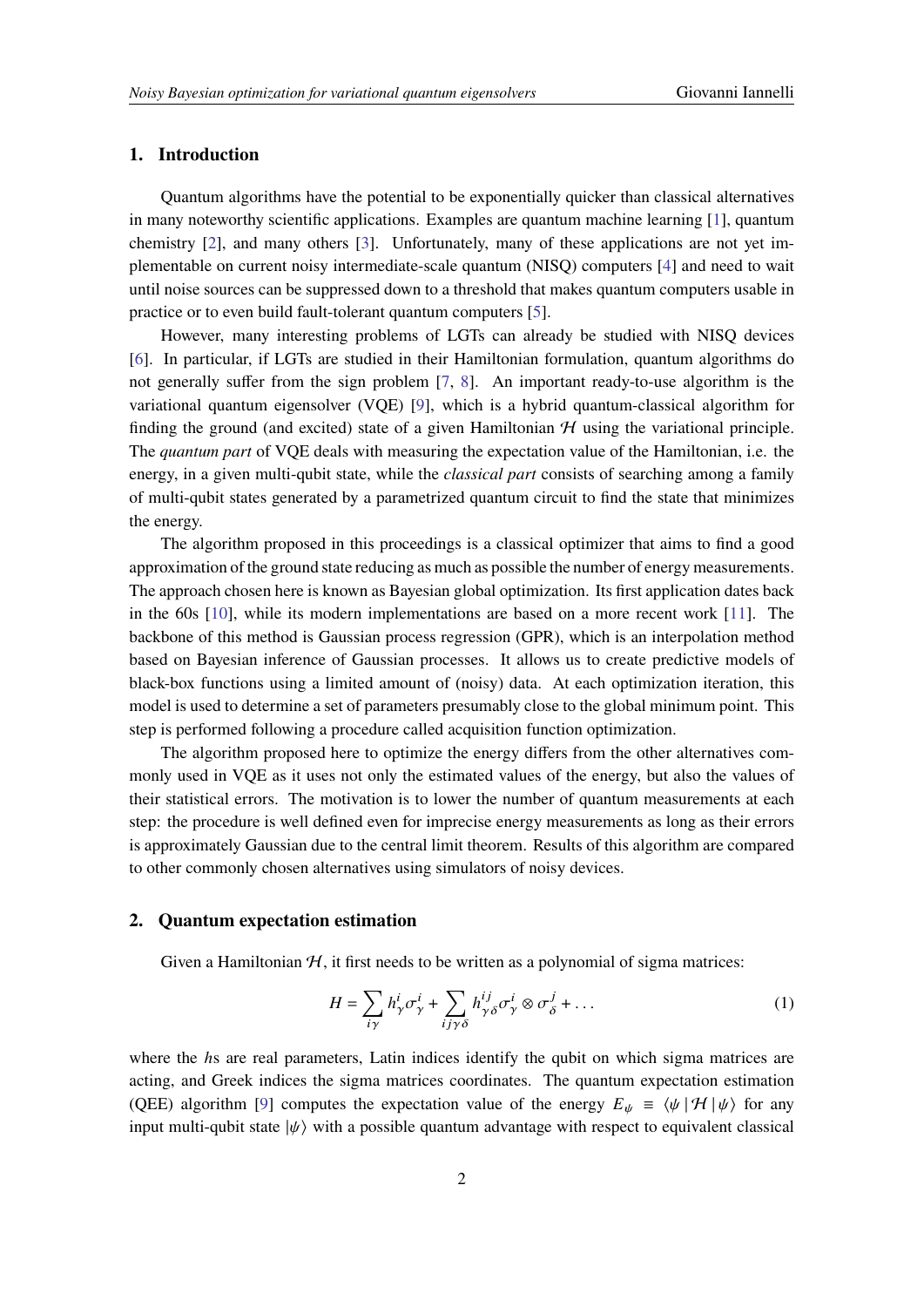approaches. Furthermore, QEE is already implementable in NISQ devices as the computation of  $E_{\psi}$  can be decomposed in many short quantum programs, therefore reducing the impact of quantum noise.

However, due to the probabilistic nature of quantum measurements, we have only access to a stochastic variable that estimates  $E_{\psi}$  (see for example [\[12\]](#page-10-11) for the Qiskit implementation). In order to get a precise estimation, it is possible to perform multiple independent measurements, also called *shots*, and use their mean as an estimator of  $E_{\psi}$ . Let us consider the case of measurements in the absence of quantum noise. As the number of shots goes to infinity, the central limit theorem tells us that the mean converges to a Gaussian centered in  $E_{\psi}$  whose variance is estimated by the standard error of the mean. Therefore, given a number S of independent shots, calling  $E_{\psi}^1, ..., E_{\psi}^S$  the energy measurements of each single shot, it is possible to measure the following energy estimator on a quantum computer:

<span id="page-2-1"></span><span id="page-2-0"></span>
$$
\hat{E}_{\psi}^{S} \equiv \frac{1}{S} \sum_{m=1}^{S} E_{\psi}^{m} \tag{2}
$$

$$
\text{Var}[\hat{E}_{\psi}^{S}] = \frac{1}{S(S-1)} \sum_{m=1}^{S} (E_{\psi}^{m} - \hat{E}_{\psi}^{S})^{2}
$$
(3)

It is important to emphasize that there is a difference between the *statistical noise* and the quantum noise. The statistical noise is the (approximately) Gaussian deviation of  $\hat{E}^S_\psi$  caused by the probabilistic nature of quantum measurements, while quantum noise is the deviation caused by the imperfections of real quantum devices. The impact of quantum noise to QEE is to add a BIAS to the estimator of Eq. [\(2\)](#page-2-0). This BIAS can be significantly reduced using error mitigation techniques (a comparison can, e.g., be found in Section 5.1 of [\[13\]](#page-10-12)).

In the rest of these proceedings, for simplifying the notation, the number of shots  $S$  will be omitted. Since on the quantum computer a parametrized quantum circuit is employed with parameters  $\theta_{\alpha}$ , we will denote the parametrized energy  $E(\theta_{\alpha})$  with error  $\Delta E(\theta_{\alpha})$  with  $E(\theta_{\alpha}) \equiv$  $\hat{E}^{S}(\theta_{\alpha})$  and  $\Delta E(\theta_{\alpha}) \equiv \sqrt{\text{Var}[\hat{E}^{S}(\theta_{\alpha})]}$ .

#### **3. Variational quantum eigensolver**

The objective Hamiltonian  $H$  needs first to be written in the form of, e.g., Eq. [\(1\)](#page-1-0). Then, a family of qubit states  $|\psi(\theta_{\alpha})\rangle$  is introduced with a d-dimensional parameter set  $\theta_{\alpha}$ . This can be achieved by applying a parametrized quantum circuit  $U(\theta_{\alpha})$  on a fixed initial multi-qubit state, usually chosen to be  $|0 \cdots 0\rangle$ :

<span id="page-2-3"></span>
$$
|\psi(\theta_{\alpha})\rangle \equiv U(\theta_{\alpha})\,|0\cdots 0\rangle\tag{4}
$$

This state parametrization allows us to define a parametrized energy:

<span id="page-2-2"></span>
$$
E(\theta_{\alpha}) \equiv \langle \psi(\theta_{\alpha}) | \mathcal{H} | \psi(\theta_{\alpha}) \rangle \tag{5}
$$

which can be evaluated using the QEE algorithm for any value of  $\theta_{\alpha}$ .

Then, the VQE consists of approximating the ground state  $|\psi_{\text{min}}\rangle$  performing the following optimization:

$$
\min_{\theta_{\alpha}} E(\theta_{\alpha}) \ge \langle \psi_{\min} | \mathcal{H} | \psi_{\min} \rangle = E_{\min} \tag{6}
$$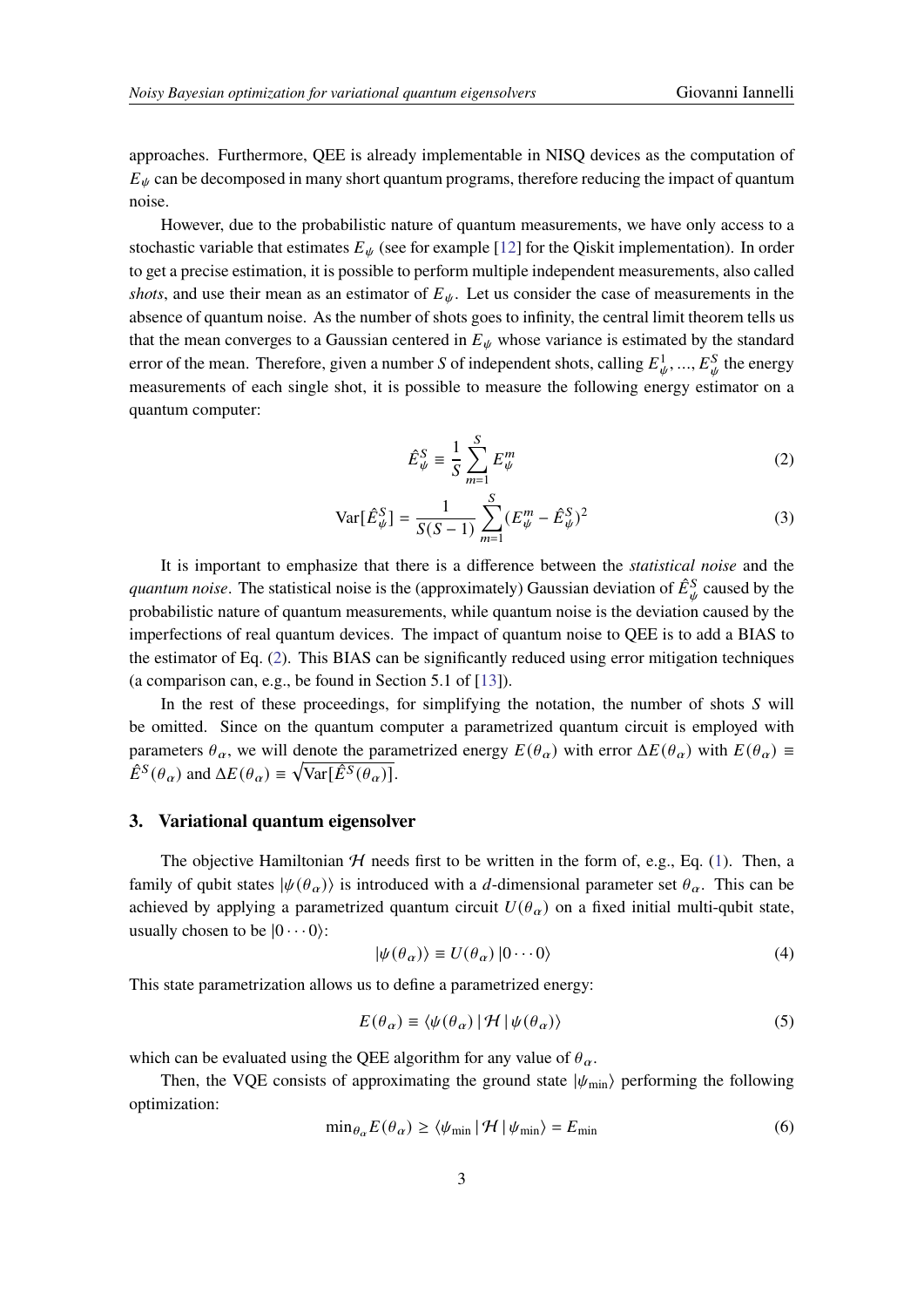It is important to note that most of the optimizers commonly used within VQE take as input only measurements of the estimator in Eq. [\(2\)](#page-2-0) and not of its error in Eq. [\(3\)](#page-2-1). In some cases they rely on performing energy measurements that are precise enough to be considered (almost) exact, which means choosing the number of shots  $S$  to be large enough so that the error in Eq. [\(3\)](#page-2-1) can be neglected. This is done, for example, in the original VQE paper [\[9\]](#page-10-8) using the Nelder-Mead [\[14\]](#page-10-13) optimizer, as well as in a well-performing recently published optimizer algorithm [\[15\]](#page-10-14) specifically tailored for VQE. On the other hand, some algorithms leverage on the statistical noise of input measurements to escape local minima, as for example in the SPSA [\[16\]](#page-11-0) optimizer. The algorithm proposed in this proceedings differs from the considered alternatives as it uses both the estimator of Eq. [\(2\)](#page-2-0) and its error of Eq. [\(3\)](#page-2-1).

# **4. Bayesian optimization**

In the Bayesian optimization approach one first needs an initialization step with a sequence of energy measurements obtained with circuit parameters chosen (quasi) randomly. After this initial step, the core of the algorithm consists of two building blocks. At each iteration, it first uses GPR to create a predictive model of the parametrized energy in Eq. [\(5\)](#page-2-2) using the information of the previous energy measurements. Then, this predictive model is used to define an acquisition function that assigns to each circuit parameter values a positive score. The parameters that maximize the acquisition function, i.e. the one with the highest score, will then be chosen for the next energy measurement.

#### **4.1 Gaussian process regression**

A Gaussian process (GP) f maps a set of *n d*-dimensional circuit parameters  $\theta_{1\alpha}$ , ...,  $\theta_{n\alpha}$  to *n* stochastic variables  $f_1, ..., f_n$  distributed as:

$$
p(f_i) = \det(2\pi K)^{-\frac{1}{2}} \exp\left(-\frac{1}{2} \sum_{ij} (f_i - \mu_i)(K^{-1})_{ij} (f_j - \mu_j)\right)
$$

where  $\mu_i \equiv \mu(\theta_i \alpha), K_{ij} \equiv k(\theta_i \alpha, \theta'_{i\alpha}), \mu(\theta_{\alpha})$  is the GP mean function and  $k(\theta_{\alpha}, \theta'_{\alpha})$  is the GP covariance function.

Given a set of energy measurements  $E_1, ..., E_n$  obtained with the corresponding circuit parameter values  $\theta_{1\alpha}$ , ...,  $\theta_{n\alpha}$  with their respective measurement errors  $\Delta E_1$ , ...,  $\Delta E_n$ , Gaussian process regression<sup>[1](#page-3-0)</sup> (GPR) [\[17\]](#page-11-1) is a procedure that finds a GP whose mean function  $\mu(\theta_{\alpha})$  interpolates the unknown energy functions  $E(\theta)$ . For details about GPR see, e.g., the textbook [\[18\]](#page-11-2). For what concerns our presentation, we report the analytical result for the mean and covariance functions of the posterior obtained with GPR:

<span id="page-3-1"></span>
$$
\begin{cases}\n\mu(\theta_{\alpha}|E_i) = \mu(\theta_{\alpha}) + \sum_{ij} k(\theta_{\alpha}, \theta_{i\alpha})(\widetilde{K}^{-1})_{ij}(E_j - \mu(\theta_{j\alpha})) \\
k(\theta_{\alpha}, \theta_{\alpha}'|E_i) = k(\theta_{\alpha}, \theta_{\alpha}') - \sum_{ij} k(\theta_{\alpha}, \theta_{i\alpha})(\widetilde{K}^{-1})_{ij} k(\theta_{j\alpha}, \theta_{\alpha}')\n\end{cases} (7)
$$

<span id="page-3-0"></span><sup>1</sup>Also known as kriging in geostatistics.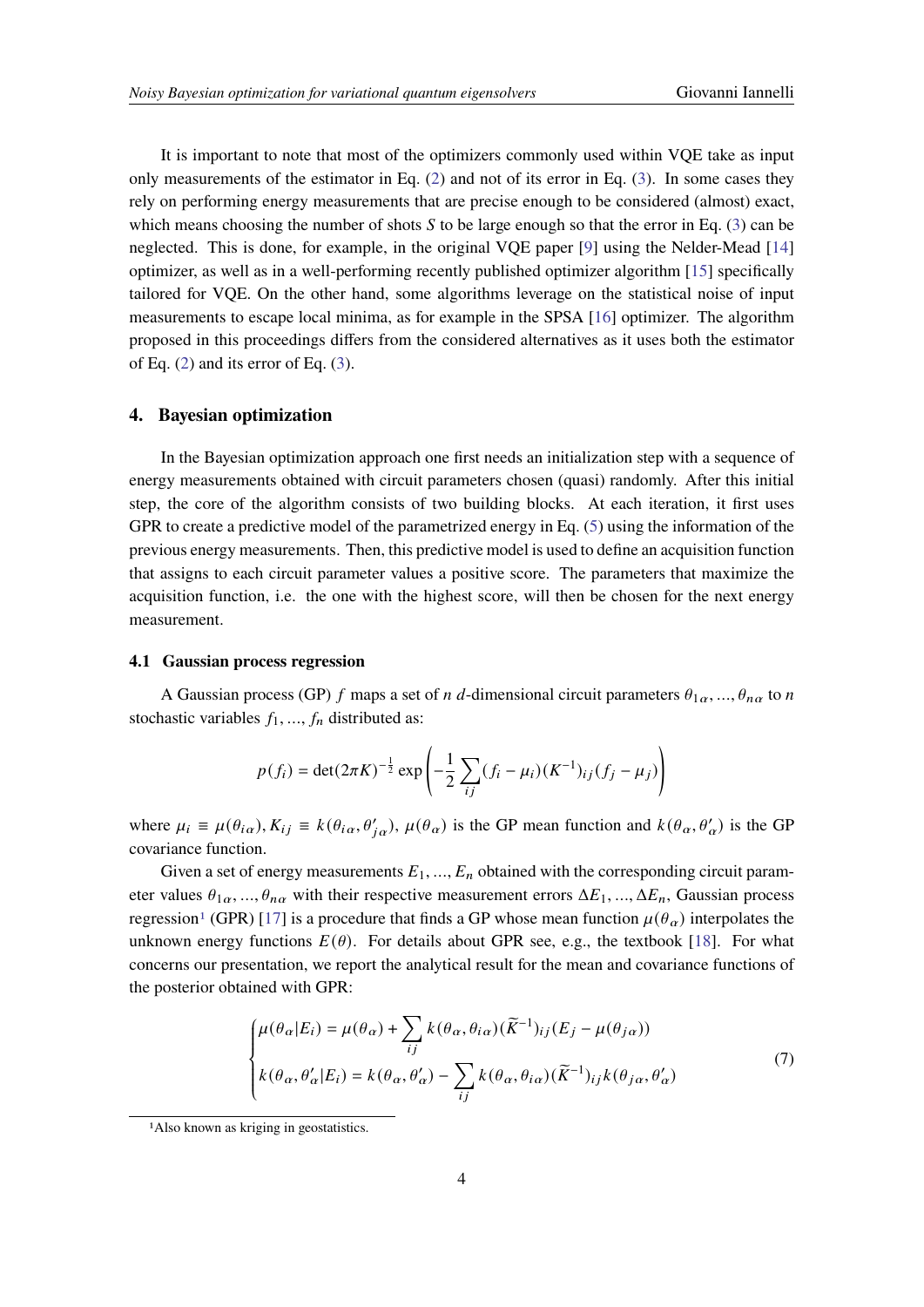where  $\widetilde{K}_{ij} = k(\theta_{i\alpha}, \theta_{j\alpha}) + \Delta E_i^2 \delta_{ij}$ . The posterior mean  $\mu(\theta_{\alpha}|E_i)$  is our surrogate model of the unknown parametrized energy, while  $k(\theta_{\alpha}, \theta_{\alpha}' | E_i)$  is an estimation of its Gaussian covariance. We emphasize that the measurement errors evaluated with Eq. [\(3\)](#page-2-1) are used in the evaluation of  $\overline{K}_{ij}$ , and this formula is exact in the case of Gaussian errors, which is asymptotically true as the number of shots grows.

The choice of the prior mean  $\mu(\theta)$  and the prior covariance function  $k(\theta_\alpha, \theta'_\alpha)$  is subjective, as it usually happens in the context of Bayesian inference. Their choice has an impact on the geometry of the posterior GP of Eq. [\(7\)](#page-3-1). The possibility of using different  $\mu(\theta)$  and  $k(\theta_{\alpha}, \theta'_{\alpha})$  can then be an advantage as it can be used to impose certain properties that are motivated from the physics of the considered problem. For example, in the noiseless case, the parametrized energy  $E(\theta_{\alpha})$  of Eq. [\(5\)](#page-2-2) is in  $C^{\infty}$  when using commonly chosen quantum circuits [\[15\]](#page-10-14), and selecting  $\mu(\theta_{\alpha})$ ,  $k(\theta_{\alpha}, \theta'_{\alpha}) \in C^{\infty}$ will impose this property on the posterior mean of Eq. [\(7\)](#page-3-1). A common choice is to set  $\mu(\theta_{\alpha})$  to a constant:

<span id="page-4-0"></span>
$$
\mu(\theta_{\alpha}) = \mu \tag{8}
$$

and  $k(\theta_{\alpha}, \theta'_{\alpha})$  to the RBF kernel:

<span id="page-4-1"></span>
$$
k^{\text{RBF}}(\theta_{\alpha}, \theta'_{\alpha}) = \sigma^2 \prod_{\alpha} \exp\left(-\frac{(\theta_{\alpha} - \theta'_{\alpha})^2}{2\ell_{\alpha}^2}\right)
$$
(9)

where  $\mu$ ,  $\sigma$ ,  $\ell_{\alpha}$  are hyperparameters that can be fixed with maximum likelihood estimation of type II (MLE-II) [\[18\]](#page-11-2).

In most applications, the energy  $E(\theta_{\alpha})$  of Eq. [\(5\)](#page-2-2) is not only  $C^{\infty}$ , but  $2\pi$ -periodic for each  $\alpha = 1, \ldots, d$ . This property can be imposed to a GP using as covariance function the periodic kernel [\[19\]](#page-11-3):

<span id="page-4-2"></span>
$$
k^{P}(\theta_{\alpha}, \theta'_{\alpha}) = \sigma^{2} \prod_{\alpha} \exp\left(-\frac{2}{\ell_{\alpha}^{2}} \sin^{2}\left(\frac{\theta_{\alpha} - \theta'_{\alpha}}{2}\right)\right)
$$
(10)

#### **4.2 Acquisition function**

The circuit parameter values of each optimization step are chosen to be the maximum of an appropriately defined acquisition function. A common choice is the expected improvement (EI) acquisition function [\[20\]](#page-11-4). Calling  $E_{\min} \equiv \min(E_{1\alpha}, ..., E_{n\alpha})$  the minimum of the previously measured energies and  $\hat{E}(\theta_{\alpha})$  the energy prediction given by the surrogate model, the EI is defined as:

$$
a_{\rm EI}(\theta_\alpha) \equiv \mathbb{E}_{\hat{E}(\theta_\alpha)}[\max(0, E_{\rm min} - \hat{E}(\theta_\alpha))]
$$
(11)

where the expectation value  $\mathbb{E}_{\hat{E}(\theta_a)}[...]$  is evaluated among all the possible values of  $\hat{E}(\theta_a)$ evaluated from the surrogate model.

A great feature of the EI is that both  $a_{EI}(\theta_{\alpha})$  and its gradient  $\partial_{\alpha}a_{EI}(\theta_{\alpha})$  are available in closed form if a GP is used as surrogate model [\[11\]](#page-10-10). While the EI proves to be very effective for noiseless objective functions, it is not as effective in presence of statistical noise [\[21\]](#page-11-5). Since this is the case for VQE, a better choice is an extension of the EI called noisy expected improvement (NEI) [\[22\]](#page-11-6).

The NEI is an extension of the EI that is not available in closed form. However, it is possible to efficiently evaluate it with (quasi-)Monte Carlo methods. Let  $\mathcal{E}_1, ..., \mathcal{E}_K$  be noiseless (quasi)random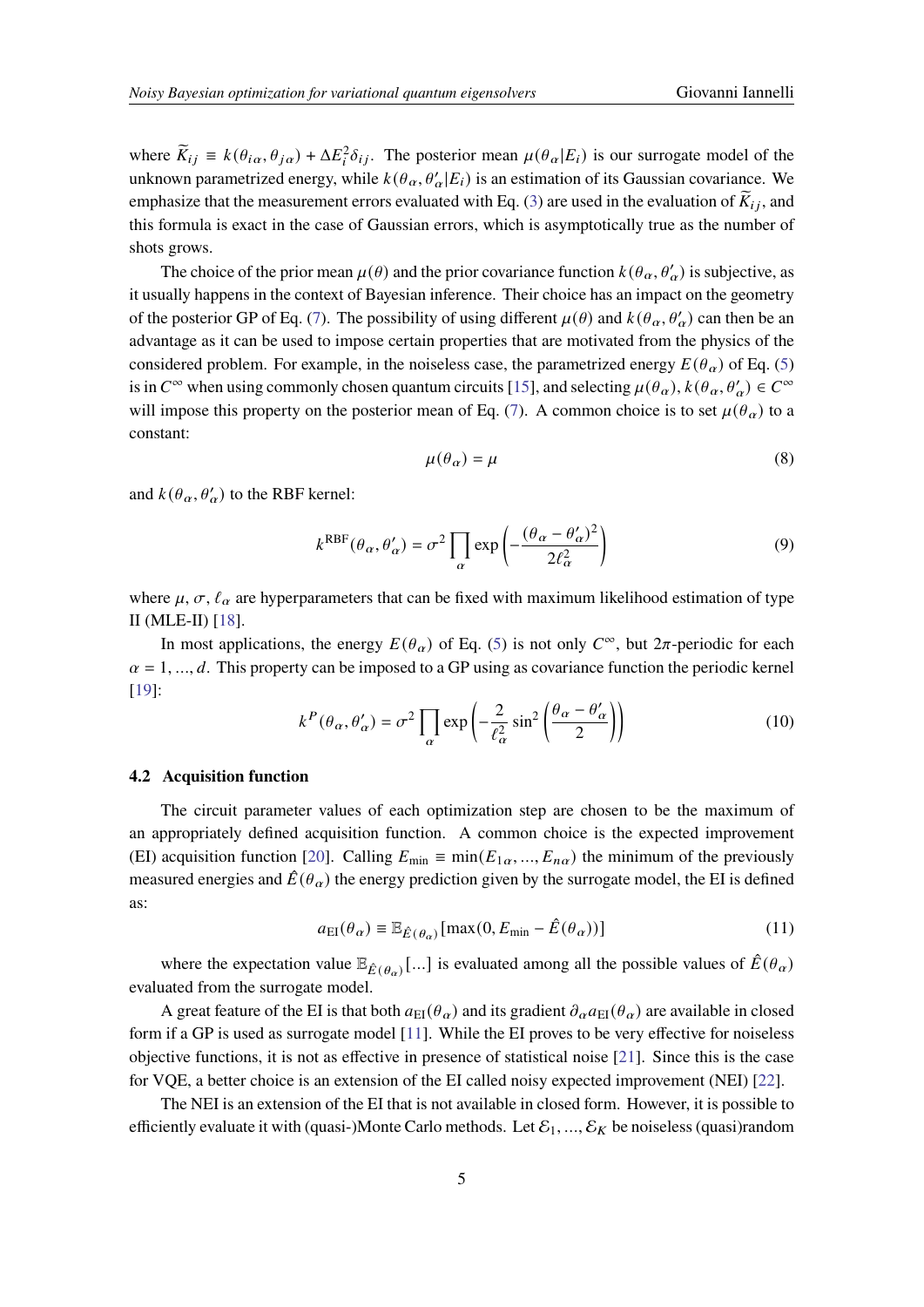energy functions sampled from the posterior of Eq. [\(7\)](#page-3-1), and let  $a_{\text{EI}}(\theta_{\alpha}|\mathcal{E}_1), ..., a_{\text{EI}}(\theta_{\alpha}|\mathcal{E}_K)$  be EIs defined over them. Then:

<span id="page-5-0"></span>
$$
a_{\text{NEI}}(\theta_{\alpha}) \simeq \frac{1}{K} \sum_{i} a_{\text{EI}}(\theta_{\alpha} | \mathcal{E}_{i})
$$
\n(12)

Each summand of Eq. [\(12\)](#page-5-0) is available in closed form so that its evaluation can be done fast. Furthermore, also its gradient is computable analytically, which can be useful for optimizing the acquisition function.

#### **5. Outline of the algorithm**

Here we describe our proposed algorithm step by step and specify details of its implementation. The Hamiltonian and the parametrized circuit of Eq. [\(4\)](#page-2-3) are problem dependent. Quantum computing libraries have procedures for evaluating the parametrized energy of Eq. [\(5\)](#page-2-2) with any value of the d-dimensional circuit parameter  $\theta_{\alpha}$  using the estimator in Eq. [\(2\)](#page-2-0) and its error of Eq. [\(3\)](#page-2-1). This measurement is obtained performing  $S$  shots. We used the Qiskit [\[23\]](#page-11-7) quantum computing library for our tests.

Once the routine for measuring  $E(\theta_{\alpha})$  is defined, the Bayesian optimization procedure is entirely implemented on a classical computer. We built our test on top of the libraries Ax [\[24\]](#page-11-8), BoTorch [\[25\]](#page-11-9) and GPyTorch [\[26\]](#page-11-10). The Bayesian optimization is then performed as follows:

- 1. Generate *n* quasi-random *d* dimensional points  $\theta_{1\alpha}, ..., \theta_{n\alpha} \in [0, 2\pi]^d$  with a Sobol sequence [\[27\]](#page-11-11). In our tests, we used  $n = 3$ .
- 2. Given  $\theta_{1\alpha}, ..., \theta_{n\alpha}$ , measure their corresponding energies  $E_1, ..., E_n$  and their errors  $\Delta E_1, ..., \Delta E_n$ as described in Eq.  $(2)$  and Eq.  $(3)$ .
- 3. Use MLE-II to infer the prior hyperparameter  $\mu$  of Eq. [\(8\)](#page-4-0) and  $\sigma$ ,  $\ell_{\alpha}$  of Eq. [\(9\)](#page-4-1) or Eq. [\(10\)](#page-4-2), depending on whether RBF or periodic kernel was chosen. The default settings of Ax, BoTorch and GPyTorch were used for this inference.
- 4. Compute the GP posterior mean and covariance of Eq. [\(7\)](#page-3-1).
- 5. The current estimation of the parameters for the global minimum point  $\theta_{\alpha}^{\min}$  is chosen among  $\theta_{1\alpha}$ , ...,  $\theta_{n\alpha}$  as the  $\theta_{i\alpha}$  with the minimum expected energy according to the GP model found at point 4:

<span id="page-5-1"></span>
$$
\theta_{\alpha}^{\min} \equiv \operatorname{argmin}_{\theta_{i\alpha}} \mu(\theta_{i\alpha}|E_i)
$$
\n(13)

and the corresponding estimation of the minimum energy  $E^{\min}$  is:

$$
E^{\min} \equiv \mu(\theta^{\min}_{\alpha}|E_i) \tag{14}
$$

6. Sample  $K$  noiseless energy functions from the posterior GP found at point 4. For each of the  $K$  samples, perform a different noiseless GPR using the same hyperparameters found in point 3, and compute the  $K$  EIs necessary for the NEI approximation of Eq. [\(12\)](#page-5-0). In our tests, we used  $K = 20$ .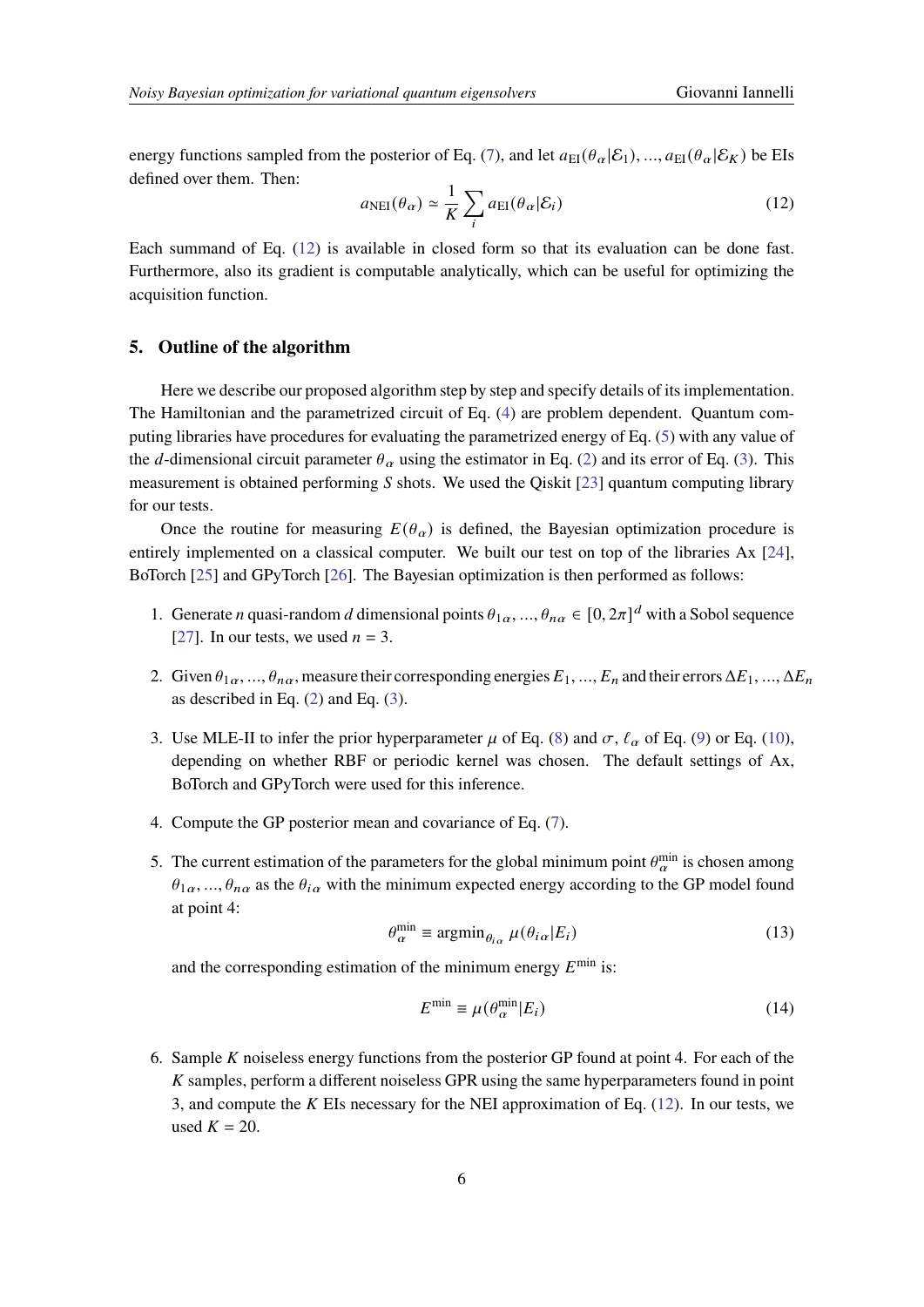- 7. Perform a global optimization of the approximated NEI to find its maximum point  $\theta_{\alpha}^{NEL}$ . We performed this optimization with the default procedure of BoTorch, which is a multistart L-BFGS-B [\[28\]](#page-11-12), where 20 restart points are selected as those with the maximum acquisition function value out of 1000 points drawn from the Sobol sequence in  $[0, 2\pi]^d$ . The SciPy [\[29\]](#page-11-13) implementation of L-BFGS-B is used for this step.
- 8. Add the NEI maximum found at point 7 to the parameter set  $\theta_{n+1,\alpha} \leftarrow \theta_{\alpha}^{\text{NEI}}$  and iterate from point 2 with  $n \leftrightarrow n+1$  until a break condition is reached which could be realized, e.g., when the minimum of Eq. [\(13\)](#page-5-1) is stable for a certain number of iterations. Alternatively a fixed number  $N$  of iterations might be chosen beforehand in order to keep the number of quantum measurements under control.

#### **6. Testing with IBMQ**

We tested the algorithm described in section 5 on a simple two qubits Hamiltonian of the transverse-field Ising model with coupling set to one:

$$
\mathcal{H} = -\sigma_x^1 \otimes \sigma_x^2 - \sigma_z^1 - \sigma_z^2 \tag{15}
$$

The parametrization of Eq. [\(4\)](#page-2-3) was achieved using the following quantum circuit:

$$
|0\rangle = R_y(\theta_1)
$$
  

$$
|0\rangle = R_y(\theta_2)
$$
  

$$
R_y(\theta_3) = R_z(\theta_5)
$$

This circuit was constructed using the procedure described in [\[30\]](#page-11-14). It does not have redundant parameters and can cover the whole Hilbert space if we exclude states which are equivalent after the application of a global phase.

For the quantum measurement, we used the Qiskit simulator using the noise model of IBMQ Santiago quantum device. Assuming that only a fixed total number of shots is at our disposal, we tried different algorithms with different number of shots per measurement in order to find the setup that uses this assumed budget most efficiently. We first analyze the results obtained with two algorithms that have been proposed for this specific task: the SPSA [\[16\]](#page-11-0) in its implementation [\[12\]](#page-10-11) available in Qiskit, and the NFT  $[15]^2$  $[15]^2$  $[15]^2$ . Then we compare their performance with two implementations of BO using respectively the RBF and the periodic kernels of Eqs. [\(9\)](#page-4-1) and [\(10\)](#page-4-2). Each algorithm is tested using 20, 40 and 80 number of measurement, each respectively obtained with 64, 32 and 16 number of shots. Therefore, the total number of shots used is 1280 in all cases.

The optimization results are then compared to the exact values of the ground state and the ground state energy. In particular, it is possible to evaluate the state fidelity of a parametrized state with respect to the exact ground state. The fidelity is equal to the square of the scalar product of two states and it quantifies their proximity as its maximum value of 1 is reached when the two states are identical.

After each iteration of the tested algorithms, both the energy and the fidelity have been recorded. The results shown are the average of what was obtained with 20 independent runs starting with

<span id="page-6-0"></span><sup>2</sup>Its implementation is available at <https://github.com/ken-nakanishi/nftopt>.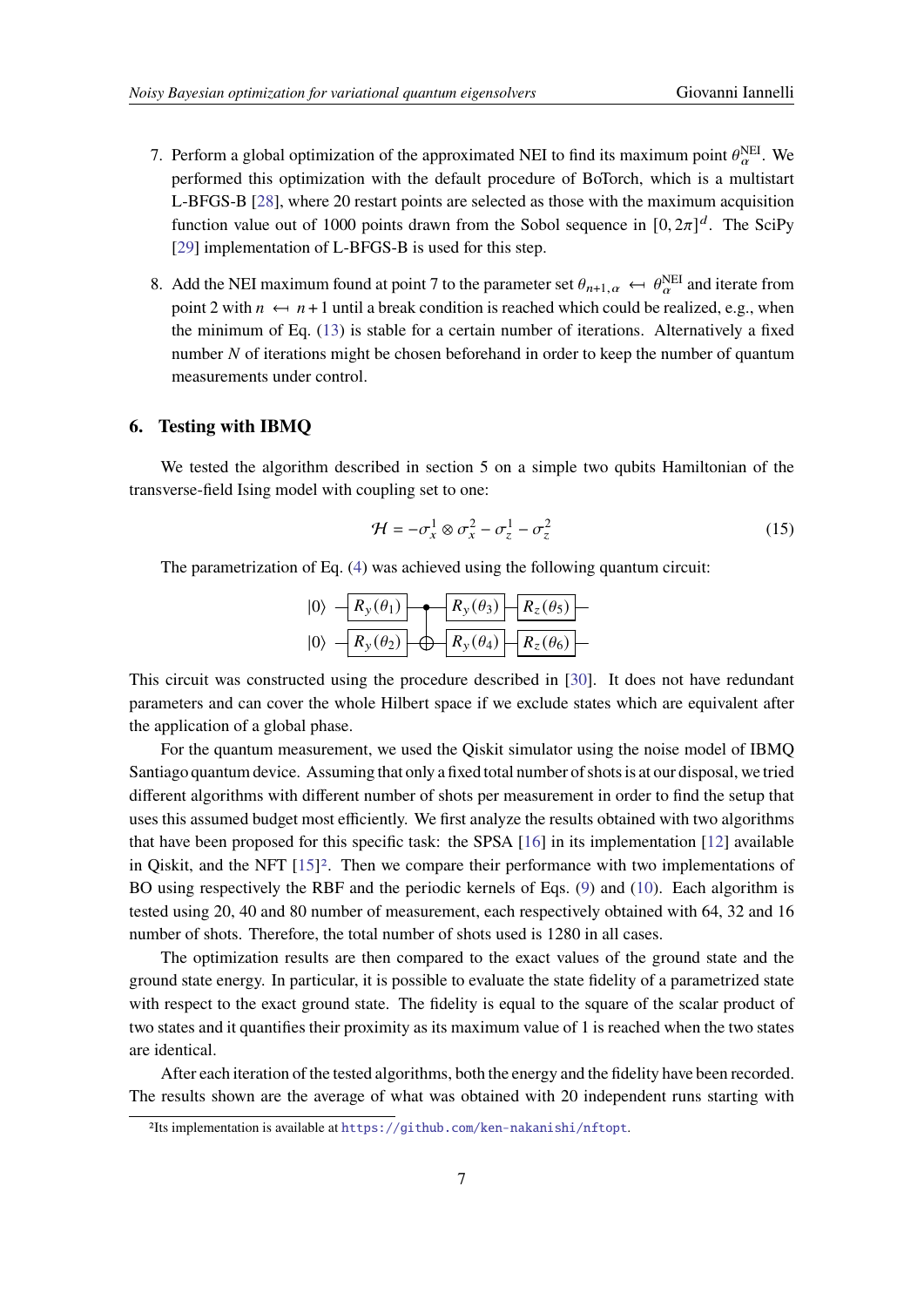different random initial conditions. Their error corresponds to the standard error computed out of these 20 repetitions.

**SPSA** The results for SPSA<sup>[3](#page-7-0)</sup> are shown in Fig. [1.](#page-7-1) The performances slightly improve decreasing the number of shots per measurements, but none of the three setups gets close to the exact solution.

<span id="page-7-1"></span>

**Figure 1:** shots/meas indicates the number of shots used for each energy measurement. Black lines correspond to the exact solution.

**NFT** The performances of the NFT algorithm<sup>[4](#page-7-2)</sup> are shown in Fig. [2.](#page-7-3) In this case, the optimization gets quickly close to the solution in all three cases. The speed of convergence increases reducing the number of shots per measurement, but, on the other hand, the stability and the precision of the solution decreases. The fidelity is slightly unstable only with 16 shots per measurement, while energy measurements do not have a good precision with 16 and 32 shots.

<span id="page-7-3"></span>

**Figure 2:** Here is used the same notation of Fig. [1](#page-7-1)

The NFT algorithm has overall a very quick convergence rate and a low requirement of CPU resources due to its usage of an analytical formula of the target energy. However, its solutions do

<span id="page-7-0"></span><sup>&</sup>lt;sup>3</sup>The Qiskit implementation of SPSA was used with its default settings.

<span id="page-7-2"></span><sup>4</sup>These results were obtained setting the variable reset\_interval=4 in the function made available by the authors.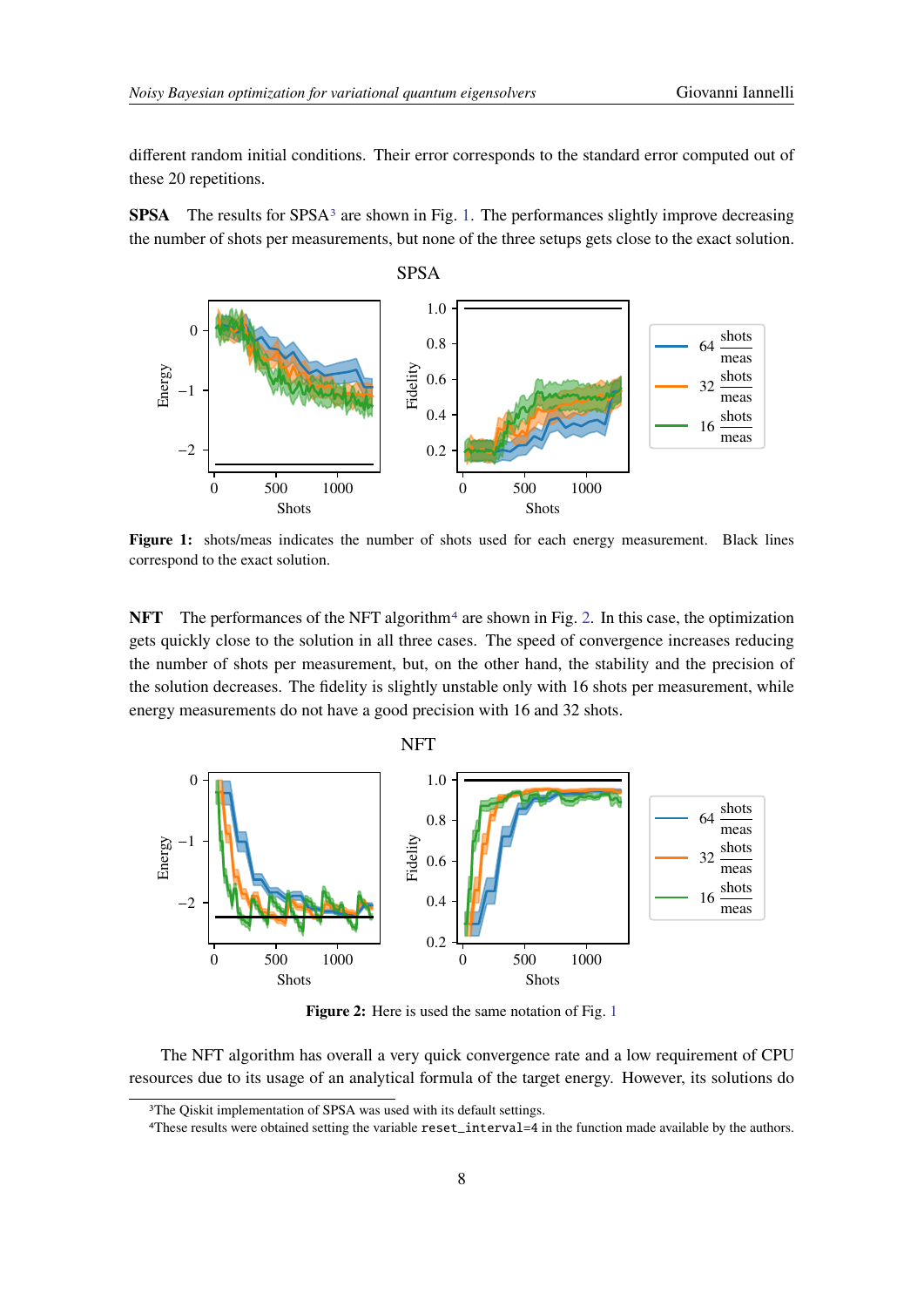not have a good precision with very small number of shots per measurements as this algorithm does not have built-in methods to infer the real value of the energy, but it has to rely on the mean value of Eq. [\(2\)](#page-2-0).

**Bayesian optimizer** Results obtained with the RBF kernel are reported in Fig. [3,](#page-8-0) while in Fig. [4](#page-8-1) we show those obtained with the periodic kernel. The two implementations behave in a very similar way. In both cases the performances improve reducing the number of shots per measurement and the solution gets closer to the exact values without a loss of stability.

<span id="page-8-0"></span>

**Figure 3:** Here is used the same notation of Fig. [1](#page-7-1)

<span id="page-8-1"></span>

**Figure 4:** Here is used the same notation of Fig. [1](#page-7-1)

**Comparison of the algorithms** In Fig. [5](#page-9-0) we report the results of each of the considered algorithms in their best setup, which is 32 shots per measure for NFT and 16 for the others. SPSA is outperformed by NFT and the BOs, which have similar performances in this setup. However, the BOs have better estimation of the ground state energy as its value is inferred with GPR. It removes the tradeoff present in NFT between precision and speed at the cost of increasing CPU time. RBF initially converges faster than periodic, but at the end the solution with the highest fidelity was found with the periodic kernel.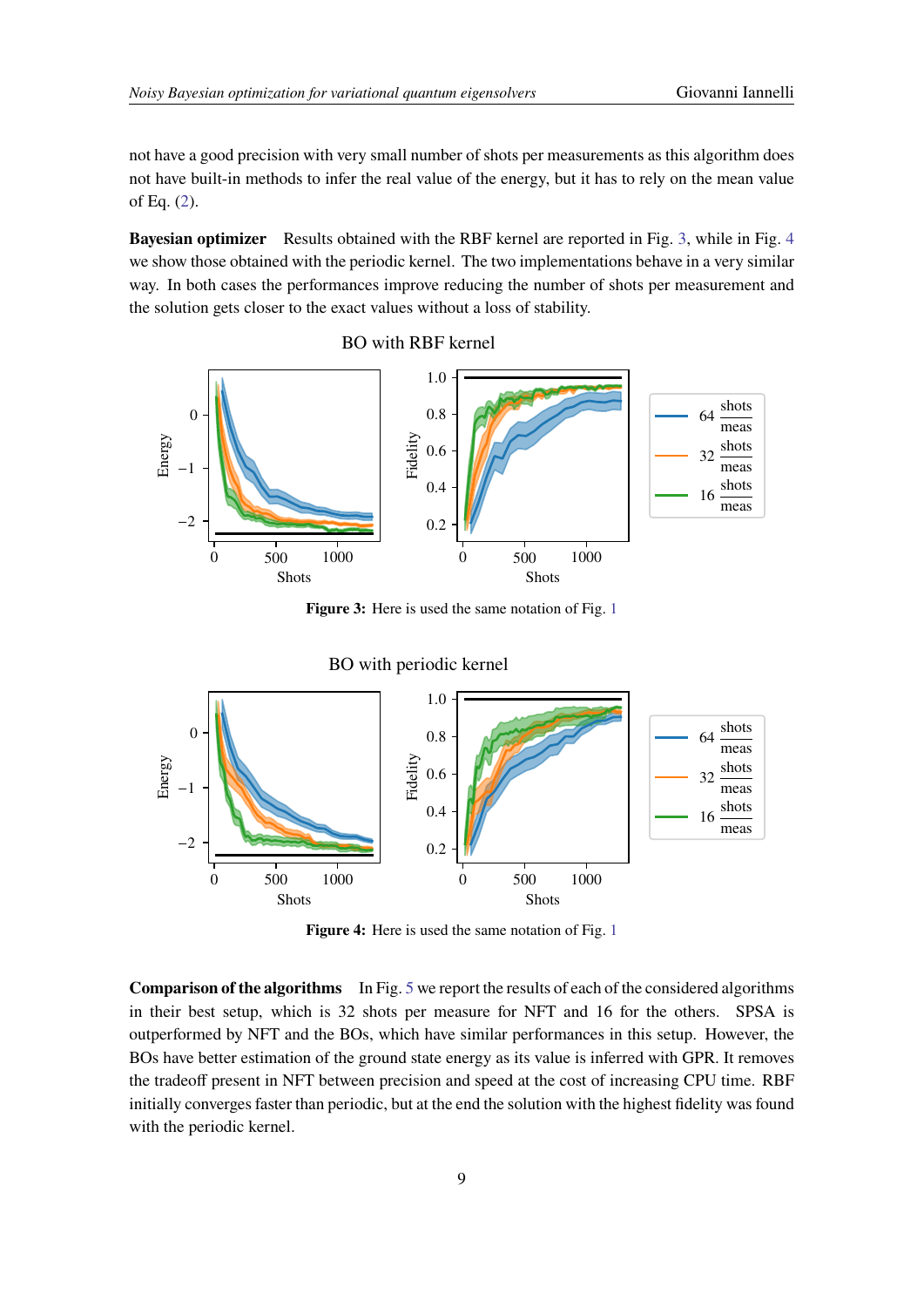<span id="page-9-0"></span>

Comparison of best setups

**Figure 5:** Here are compared the best results of each previous plot.

# **7. Conclusions and outlooks**

Our conclusions are that BO using GPR and NEI is a good choice for VQE in case of noisy measurements obtained with a few number of shots as it can use both the energy mean value of Eq. [\(2\)](#page-2-0) and its error of Eq. [\(3\)](#page-2-1). It outperforms SPSA in the here considered case and has a convergence rate similar to the one obtained with NFT. However, BO provides a more precise estimation of the ground state energy, although at the cost of increasing the CPU time, which is presently clearly not a bottleneck when compared to the available QPU time. BO with RBF kernel started converging faster than with periodic kernel, but the most accurate solution was found with the periodic kernel.

The main weakness of BO is its expansion to a high number of circuit parameters, at its standard implementation would require too much CPU time and memory. With some modifications, BO was, however, successfully used with a high number of parameters in other contexts (see for example [\[31](#page-12-0)[–33\]](#page-12-1)). At the moment we are exploring different possible ways to expand the BO of VQEs to cases in which the number of circuit parameters grows up to  $O(100)$ , which would provide the BO approach a promising perspective to be used in VQE also for the next generation of quantum computers.

## **8. Aknowledgements**

This project has received funding from the Marie Skłodowska-Curie European Joint Doctorate program STIMULATE of the European Commission under grant agreement No. 765048. G.I.'s position was funded under this program.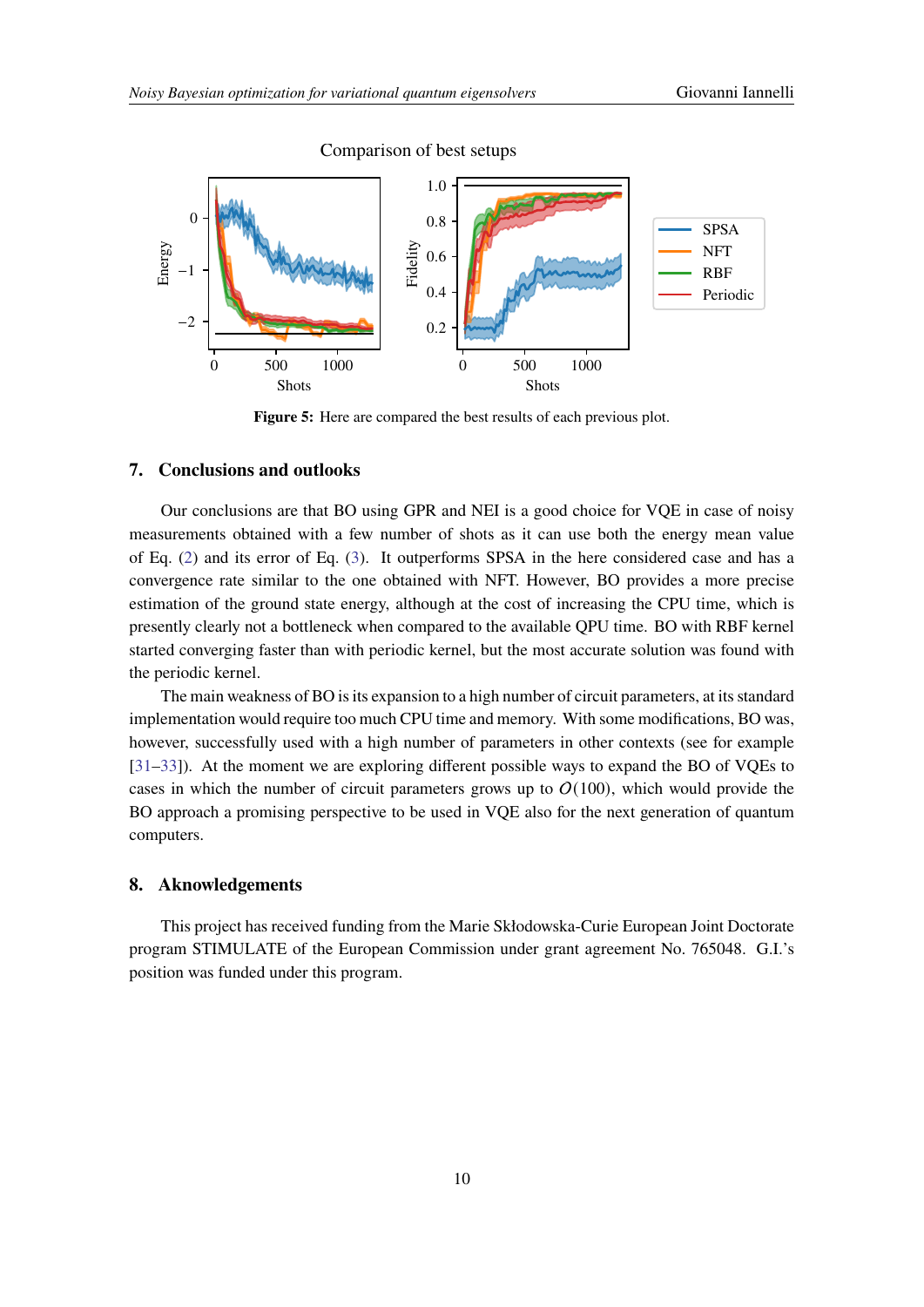#### **References**

- <span id="page-10-0"></span>[1] J. Biamonte, P. Wittek, N. Pancotti, P. Rebentrost, N. Wiebe and S. Lloyd, *Quantum machine learning*, *Nature* **549** (2017) 195.
- <span id="page-10-1"></span>[2] B.P. Lanyon, J.D. Whitfield, G.G. Gillett, M.E. Goggin, M.P. Almeida, I. Kassal et al., *Towards quantum chemistry on a quantum computer*, *Nature chemistry* **2** (2010) 106.
- <span id="page-10-2"></span>[3] A. Montanaro, *Quantum algorithms: an overview*, *npj Quantum Information* **2** (2016) 1.
- <span id="page-10-3"></span>[4] J. Preskill, *Quantum computing in the nisq era and beyond*, *Quantum* **2** (2018) 79.
- <span id="page-10-4"></span>[5] P.W. Shor, *Fault-tolerant quantum computation*, in *Proceedings of 37th Conference on Foundations of Computer Science*, pp. 56–65, IEEE, 1996.
- <span id="page-10-5"></span>[6] M.C. Banuls, R. Blatt, J. Catani, A. Celi, J.I. Cirac, M. Dalmonte et al., *Simulating lattice gauge theories within quantum technologies*, *The European physical journal D* **74** (2020) 1.
- <span id="page-10-6"></span>[7] A. Kan, L. Funcke, S. Kühn, L. Dellantonio, J. Zhang, J.F. Haase et al., *Investigating a 3+ 1d topological -term in the hamiltonian formulation of lattice gauge theories for quantum and classical simulations*, *arXiv preprint arXiv:2105.06019* (2021) .
- <span id="page-10-7"></span>[8] J. Zhang, R. Ferguson, S. Kühn, J.F. Haase, C. Wilson, K. Jansen et al., *Simulating gauge theories with variational quantum eigensolvers in superconducting microwave cavities*, *arXiv preprint arXiv:2108.08248* (2021) .
- <span id="page-10-8"></span>[9] A. Peruzzo, J. McClean, P. Shadbolt, M.-H. Yung, X.-Q. Zhou, P.J. Love et al., *A variational eigenvalue solver on a photonic quantum processor*, *Nature communications* **5** (2014) 4213.
- <span id="page-10-9"></span>[10] H.J. Kushner, *A new method of locating the maximum point of an arbitrary multipeak curve in the presence of noise*, .
- <span id="page-10-10"></span>[11] D.R. Jones, M. Schonlau and W.J. Welch, *Efficient global optimization of expensive black-box functions*, *Journal of Global optimization* **13** (1998) 455.
- <span id="page-10-11"></span>[12] A. Kandala, A. Mezzacapo, K. Temme, M. Takita, M. Brink, J.M. Chow et al., *Hardware-efficient variational quantum eigensolver for small molecules and quantum magnets*, *Nature* **549** (2017) 242.
- <span id="page-10-12"></span>[13] L. Funcke, T. Hartung, K. Jansen, S. Kühn, P. Stornati and X. Wang, *Measurement error mitigation in quantum computers through classical bit-flip correction*, *arXiv preprint arXiv:2007.03663* (2020) .
- <span id="page-10-13"></span>[14] J.A. Nelder and R. Mead, *A simplex method for function minimization*, *The computer journal* **7** (1965) 308.
- <span id="page-10-14"></span>[15] K.M. Nakanishi, K. Fujii and S. Todo, *Sequential minimal optimization for quantum-classical hybrid algorithms*, *Physical Review Research* **2** (2020) 043158.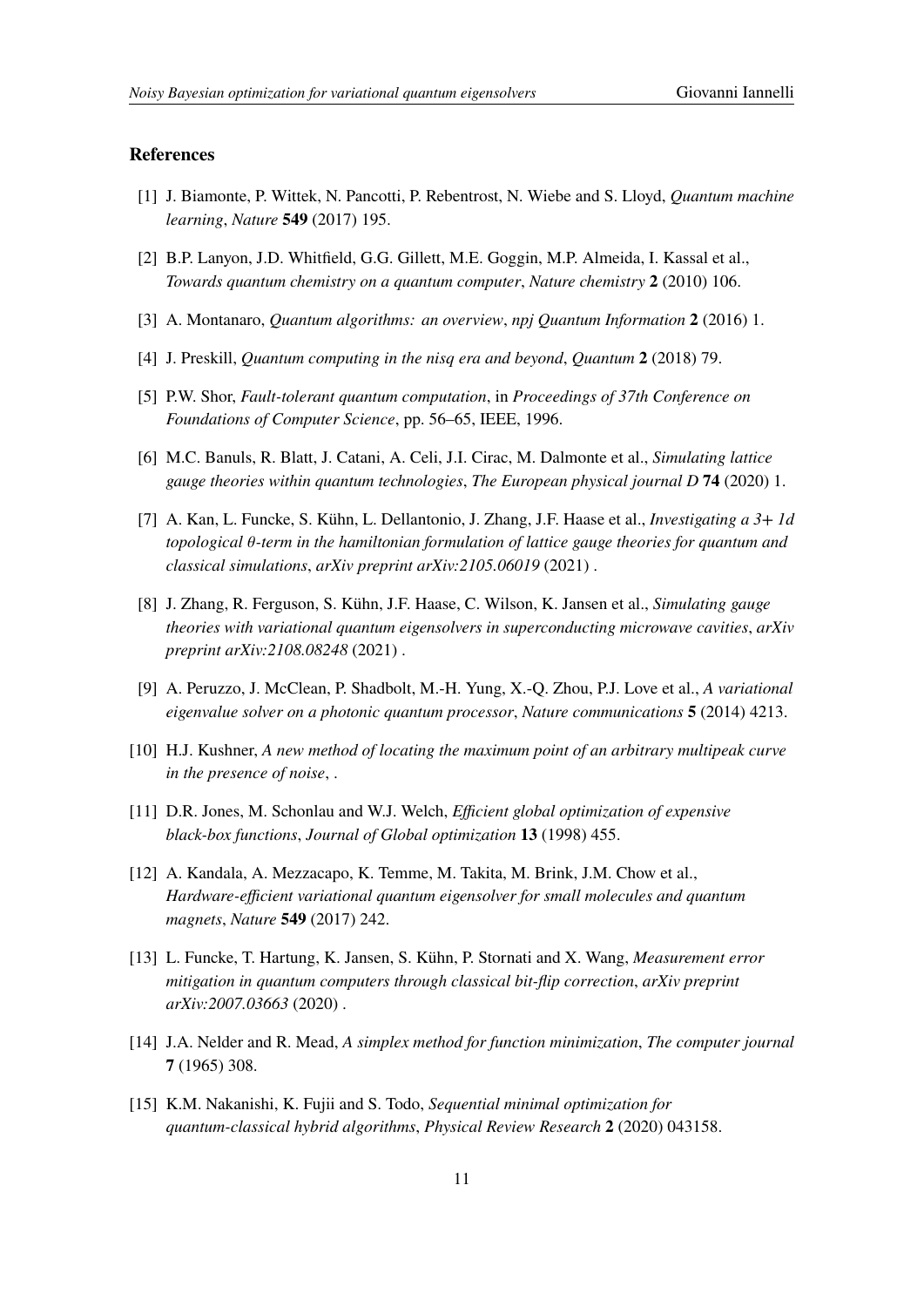- <span id="page-11-0"></span>[16] J.C. Spall et al., *Multivariate stochastic approximation using a simultaneous perturbation gradient approximation*, *IEEE transactions on automatic control* **37** (1992) 332.
- <span id="page-11-1"></span>[17] G. Matheron, *Traité de géostatistique appliquée. 1 (1962)*, vol. 1, Editions Technip (1962).
- <span id="page-11-2"></span>[18] C.K. Williams and C.E. Rasmussen, *Gaussian processes for machine learning*, vol. 2, MIT press Cambridge, MA (2006).
- <span id="page-11-3"></span>[19] D.J. MacKay et al., *Introduction to gaussian processes*, *NATO ASI series F computer and systems sciences* **168** (1998) 133.
- <span id="page-11-4"></span>[20] J. Močkus, *On bayesian methods for seeking the extremum*, in *Optimization techniques IFIP technical conference*, pp. 400–404, Springer, 1975.
- <span id="page-11-5"></span>[21] E. Vazquez, J. Villemonteix, M. Sidorkiewicz and E. Walter, *Global optimization based on noisy evaluations: an empirical study of two statistical approaches*, in *Journal of Physics: Conference Series*, vol. 135, p. 012100, IOP Publishing, 2008.
- <span id="page-11-6"></span>[22] B. Letham, B. Karrer, G. Ottoni, E. Bakshy et al., *Constrained bayesian optimization with noisy experiments*, *Bayesian Analysis* **14** (2019) 495.
- <span id="page-11-7"></span>[23] G. Aleksandrowicz, T. Alexander, P. Barkoutsos, L. Bello, Y. Ben-Haim, D. Bucher et al., *Qiskit: An open-source framework for quantum computing*, *Accessed on: Mar* **16** (2019) .
- <span id="page-11-8"></span>[24] E. Bakshy, L. Dworkin, B. Karrer, K. Kashin, B. Letham, A. Murthy et al., "Ae: A domain-agnostic platform for adaptive experimentation."
- <span id="page-11-9"></span>[25] M. Balandat, B. Karrer, D. Jiang, S. Daulton, B. Letham, A.G. Wilson et al., *Botorch: A framework for efficient monte-carlo bayesian optimization*, *Advances in Neural Information Processing Systems (NeurIPS)* (2020) .
- <span id="page-11-10"></span>[26] J. Gardner, G. Pleiss, K.Q. Weinberger, D. Bindel and A.G. Wilson, *Gpytorch: Blackbox matrix-matrix gaussian process inference with gpu acceleration*, in *Advances in Neural Information Processing Systems*, pp. 7576–7586, 2018.
- <span id="page-11-11"></span>[27] I.M. Sobol', *On the distribution of points in a cube and the approximate evaluation of integrals*, *Zhurnal Vychislitel'noi Matematiki i Matematicheskoi Fiziki* **7** (1967) 784.
- <span id="page-11-12"></span>[28] R.H. Byrd, P. Lu, J. Nocedal and C. Zhu, *A limited memory algorithm for bound constrained optimization*, *SIAM Journal on scientific computing* **16** (1995) 1190.
- <span id="page-11-13"></span>[29] P. Virtanen, R. Gommers, T.E. Oliphant, M. Haberland, T. Reddy, D. Cournapeau et al., *Scipy 1.0: fundamental algorithms for scientific computing in python*, *Nature methods* **17** (2020) 261.
- <span id="page-11-14"></span>[30] L. Funcke, T. Hartung, K. Jansen, S. Kühn and P. Stornati, *Dimensional expressivity analysis of parametric quantum circuits*, *Quantum* **5** (2021) 422.